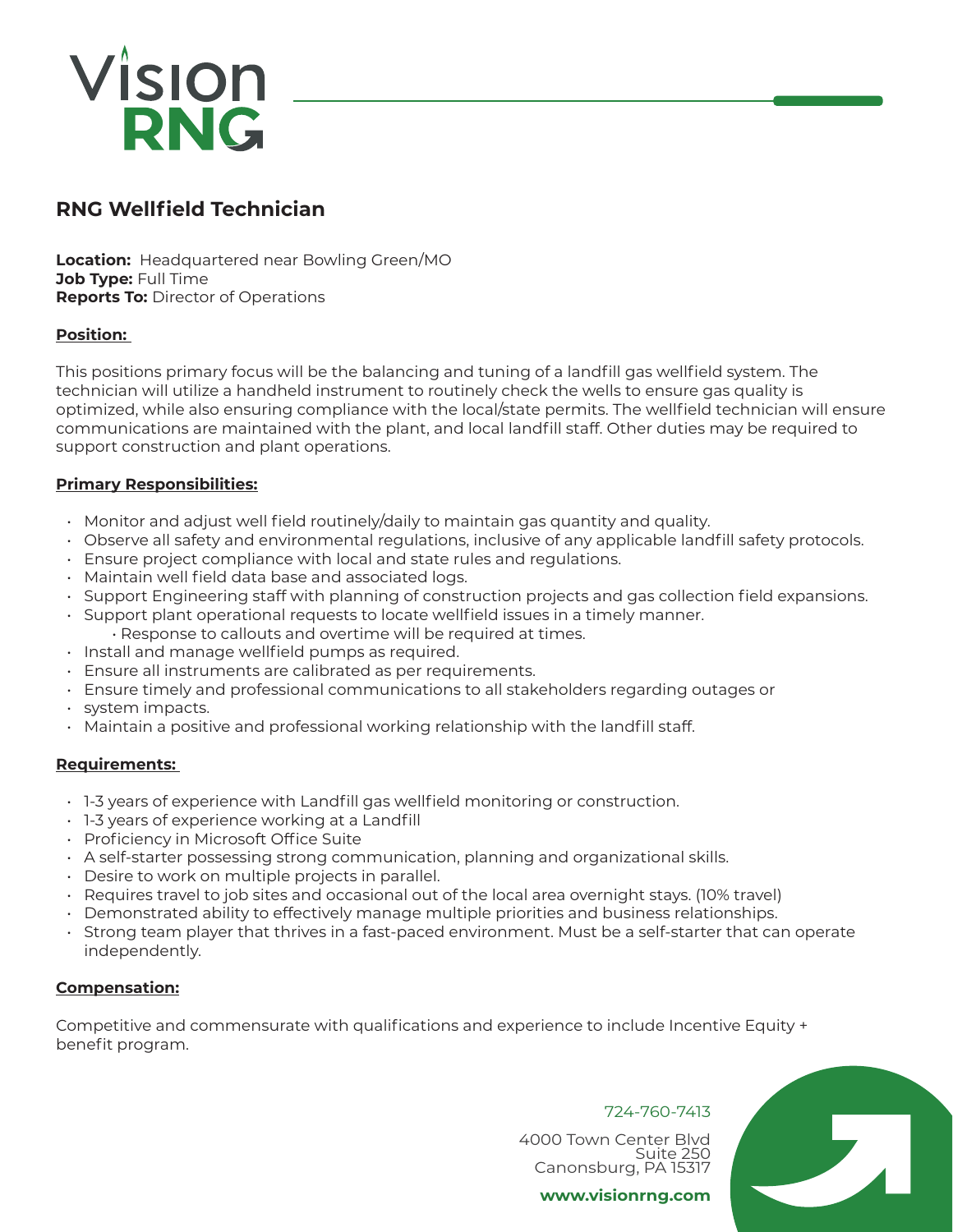# **Vision<br>RNG**

# **Developer (LFG/RNG)**

**Location:** Headquartered near Pittsburgh, PA / remote optional **Job Type:** Full Time **Reports To:** Chief Executive Officer

# **Position:**

Identify, lead, drive, and manage project opportunities with a focus on the Landfill Gas to RNG market. This position will partner with the broader leadership team to formulate marketing and business development forecasts, plans, and activities to increase company presence and customer base in defined markets.

In addition to modeling efforts, this individual will be expected to work with key leadership members to assist on research, forecasting and strategic planning, as well as creation of company presentations and analysis. The role will interact with disciplines across the company to gather information necessary to maintain accurate forecast assumptions and assist in financial analysis needed to evaluate the development pipeline.

# **Primary Responsibilities:**

- Participate in key client engagement.
- Oversee the successful development, organization, strategic positioning, preparation, and issuance of winning proposals and presentations.
- Review project submittals for quality assurance, technical accuracy, competitiveness, and customeroriented solutions.
- Exhibit comprehensive knowledge and understanding of project proposals and contractual terms.
- Coordinate and interface with project management or 3rd party contractors / vendors / operations teams to assure customer and project completeness and satisfaction.
- Perform other duties as required.

# **Requirements:**

- Bachelor's Degree.
- Minimum 5 years proven and quantifiable success in business development / project development (Landfill gas and / or RNG experience highly preferred).
- Superior financial planning, budgeting, and organizational resource management abilities.
- Demonstrated ability to effectively manage multiple priorities and business relationships.
- Strong team player that thrives in a fast-paced environment. Must be a self-starter that can operate independently.

# **Compensation:**

Competitive and commensurate with qualifications and experience to include base salary + bonus + incentive equity + benefit program.

724-760-7413

4000 Town Center Blvd Suite 250 Canonsburg, PA 15317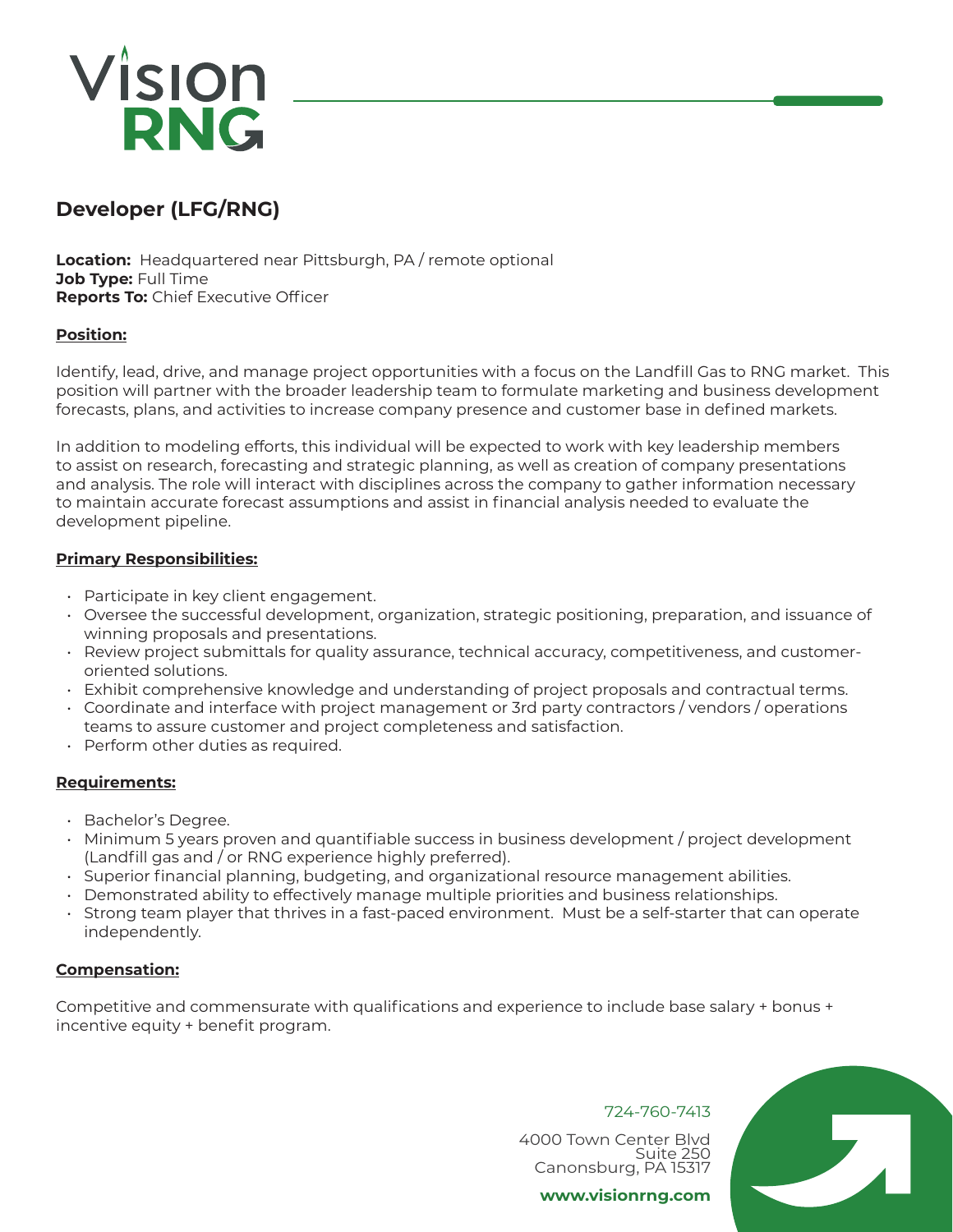# Vision **RNG**

# **Project Engineer**

**Location:** Headquartered near Pittsburgh, PA / remote optional **Job Type:** Full Time **Reports To:** Director of Operations

# **Position:**

Identify, lead, drive, and manage project Engineering with a focus on the Landfill Gas to RNG market. This position will partner with the broader leadership team to support/manage the Engineering of RNG projects from concept to construction.

# **Primary Responsibilities:**

- Perform the feasibility analysis, planning, design, permitting, construction and monitoring of RNG/LFG systems.
- Work with and potentially manage third party Engineers in project design and preparation of construction documents
- Develop Mass Balance and plant performance models, and monitors plant performance post construction.
- RNG/LFG and environmental monitoring data management, analysis, and interpretation.
- Assist in developing project scopes, objectives, and budgets and effectively communicate with and support key stakeholders including the project manager, project engineers, and other members of the project team.
- Review designs, drawings, calculations, and permit documents.
- LF odor management and mitigation plans.
- Evaluation of wellfield data, development, and implementation of wellfield tuning strategies, and GCCS system troubleshooting.
- Air permitting and compliance reporting related to RNG/LFG management systems.
- Mechanical equipment, including flares, design and modifications.
- Travel to sites during construction and startup phases, in order to monitor project status.

# **Requirements:**

- Bachelor of Science degree is required.
- Mechanical, Electrical, Chemical or Civil depending on experience.
- 5-10 years of related project work and experience.
- Proficiency in Microsoft Office Suite
- Experience with AutoCAD/Solid works or equivalent engineering software is a plus but not required.
- A self-starter possessing strong communication, planning and organizational skills.
- Desire to work on multiple projects in parallel.
- Relocation or possible work from home opportunity.
- Requires travel to job sites and occasional out of the local area overnight stays. (25%-50% travel)
- Demonstrated ability to effectively manage multiple priorities and business relationships.
- Strong team player that thrives in a fast-paced environment. Must be a self-starter that can operate independently.

# **Compensation:**

Competitive and commensurate with qualifications and experience to include base salary + bonus + incentive equity + benefit program.

# 724-760-7413

 $\mathbf{L}$ 

4000 Town Center Blvd Suite 250 Canonsburg, PA 15317